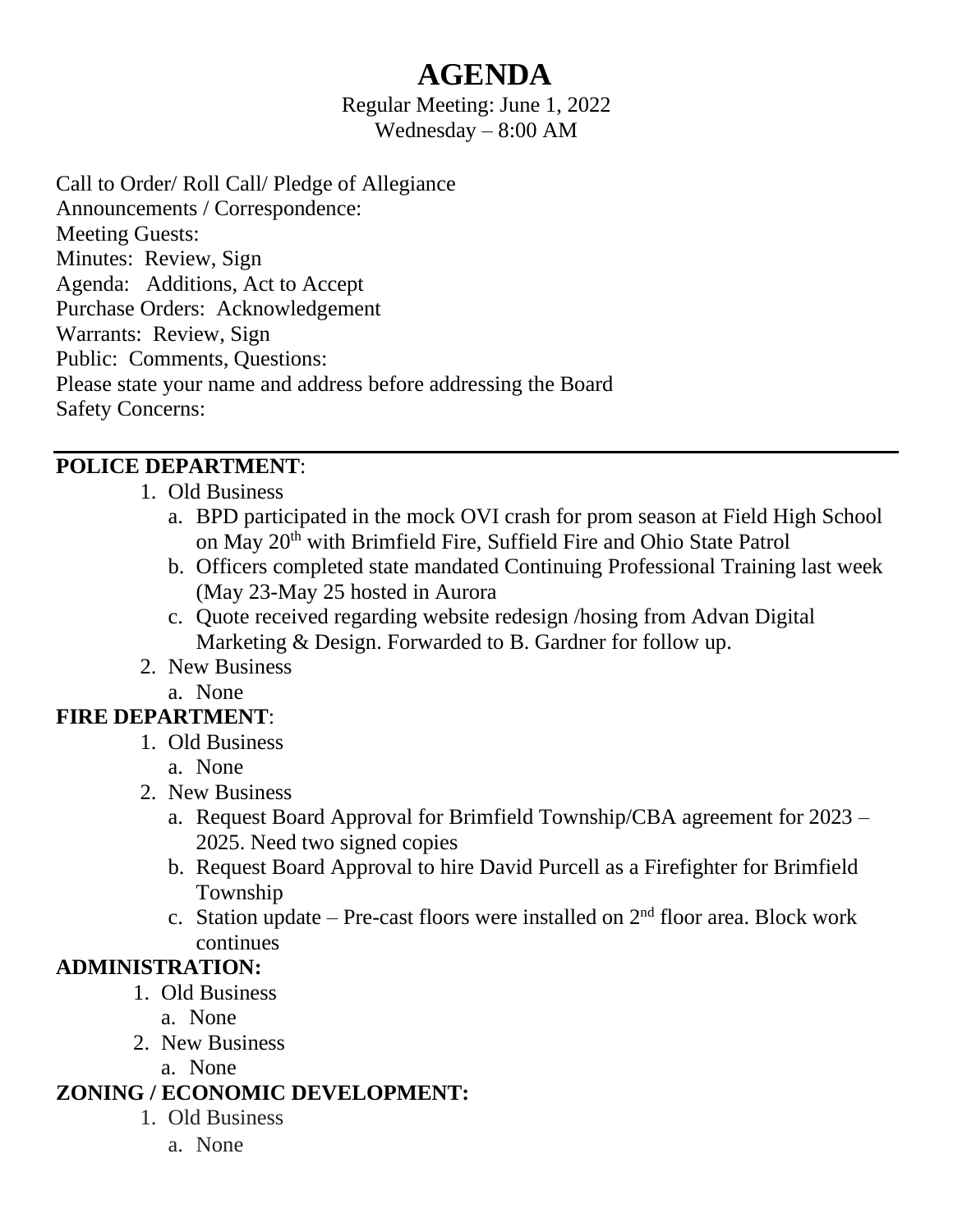- 2. New Business
	- a. We received the following awards from Portage County Developmental Board for 2022: Locate Award – Martin Wheel Co. Inc., Grow Award – Hamrick Packaging System & Sheridan Ohio. Thanks for everyone's help in making this possible
	- b. Request Board Approval to waive sign permit fees for Butternut Ridge HOA(Bill Anderson)
	- c. Request Board Approval authorizing advertisement and public bid notice for Maplecrest Road Project Mr. Seeberger is here to explain and answer questions
	- d. We made progress with 1435 Tallmadge & 1203 Dora Lee abandoned home violations. Reinspection of 1435 Tallmadge was on Wednesday May 11<sup>th</sup> at 12:00 pm. Mediation will be June  $9<sup>th</sup>$  at 9 am. Sue Fields and I will be present. 1203 Dora Lee mediation is to follow, and I will notify Trustees when I have a date
	- e. Americana Development Inc. DBA Martin Wheel is working on plans for the new build. They're waiting for the Maplecrest Road Extension

### **ROAD DEPARTMENT:**

- 1. Old Business
	- a. None
- 2. New Business
	- a. Request Board Approval for Butternut Ridge resurfacing project for Portage County Engineer to prepare bid book
	- b. Request Board Approval dates June 10 and June 17
	- c. Request Board for Bid Opening date June 29,2022 at 7:45 am
	- d. Request Board Approval for moving forward with OPWC Round 37 Cline Road Culvert replacement per Portage County

# **PARKS & RECREATION:**

- 1. Old Business
	- a. None
- 2. New Business
	- a. Returned from maternity leave 5/23
	- b. Past programs
	- c. Upcoming Programs
	- d. Brimfest updates
	- e. Bark for your Park Dog Park Grant

#### **CEMETERY:**

- 1. Old Business
	- a. None
- 2. New Business
	- a. Four (4) deeds to sign

# **FISCAL OFFICE:**

- 1. Old Business
	- a. None